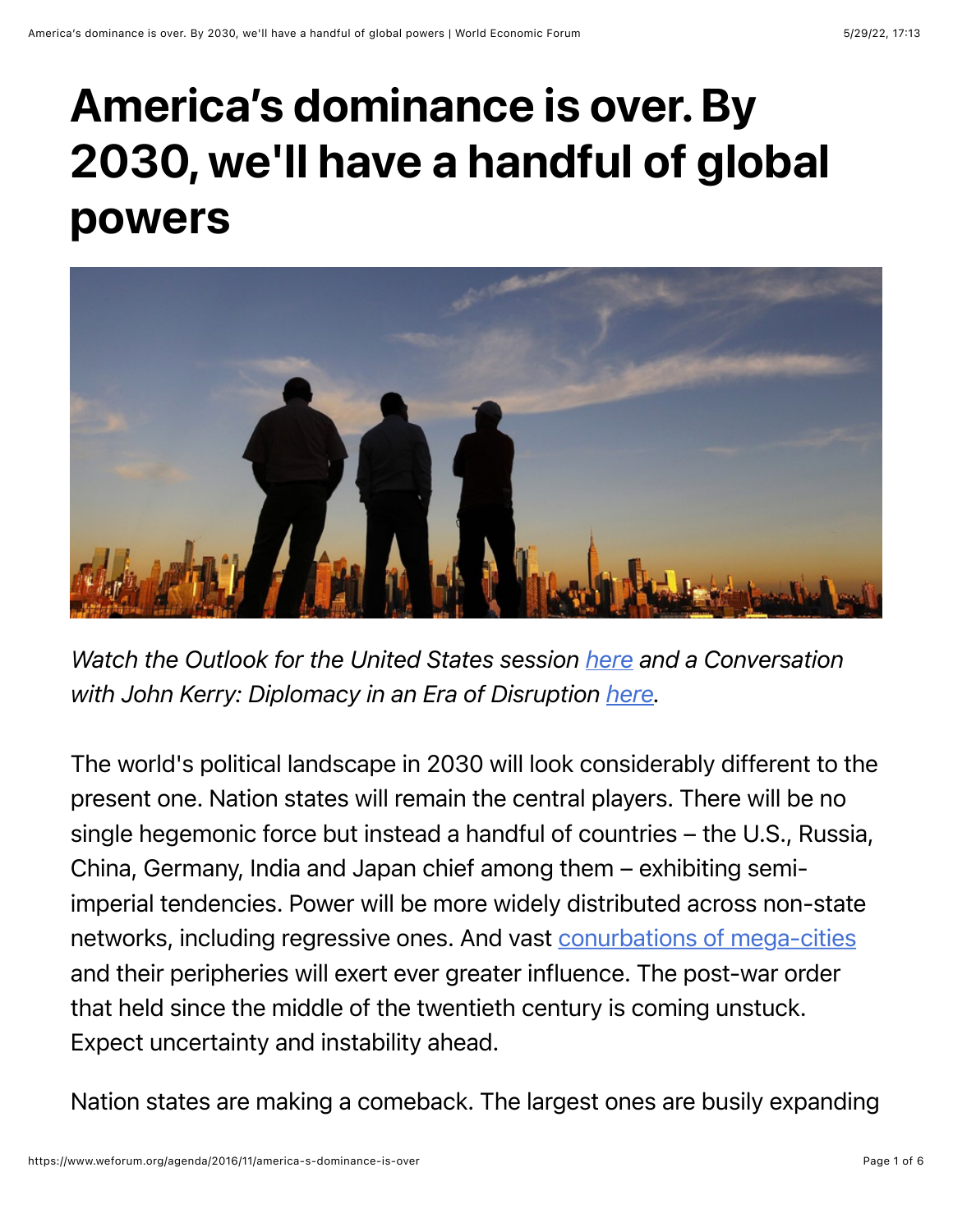their global reach even as they shore-up their territorial and digital borders. As the onslaught of reactionary politics around the world amply shows, there are no guarantees that these vast territorial dominions and their satellites will become more liberal or democratic. Instead, relentless climate change, migration, terrorism, inequality and rapid technological change are going to ratchet up anxiety, insecurity and, as is [already painfully apparent](https://www.washingtonpost.com/opinions/global-opinions/trump-is-a-threat-to-the-west-as-we-know-it-even-if-he-loses/2016/11/04/a8dc9100-a2cc-11e6-a44d-cc2898cfab06_story.html), populism and authoritarianism. While showing cracks, the four-century reign of the nation state will endure for some decades more.

It was not supposed to be this way. During the 1990s, scholars forecasted the [decline](https://www.foreignaffairs.com/articles/2001-01-01/will-nation-state-survive-globalization) and [demise](https://www.foreignaffairs.com/reviews/capsule-review/1995-11-01/end-nation-state) of the nation state. Globalization was expected to hasten their irrelevance. With the apparent triumph of liberal democracy, spread of free-market capitalism, and promise of minimal state interference, Francis Fukayama famously predicted the [end of history](https://www.amazon.com/End-History-Last-Man/dp/0743284550) and, by extension, the fading away of anachronistic nation states. A similar claim was made a century earlier: Friedreich Engels predicted the "withering away of the state" in the wake of socialism.

## The end of The End of History

Rumors of the nation state's death were greatly exaggerated. The end of history [has not arrived](http://www.theatlantic.com/politics/archive/2014/09/its-still-not-the-end-of-history-francis-fukuyama/379394/) and liberal democracy is not on the ascendant. Misha Glenny contends that "Fukayama and others under-estimated Western hubris and the greed of financial capitalism which contributed in 2008 to one of the most serious political and economic crises since the Great Depression. These shocks – alongside a vicious backlash against globalization – enabled alternative models of governance to reassert themselves ... with China and Russia but also other states in Europe ... and the consolidation of illiberal nation states."

Far from experiencing a decline in hard power, larger nation states are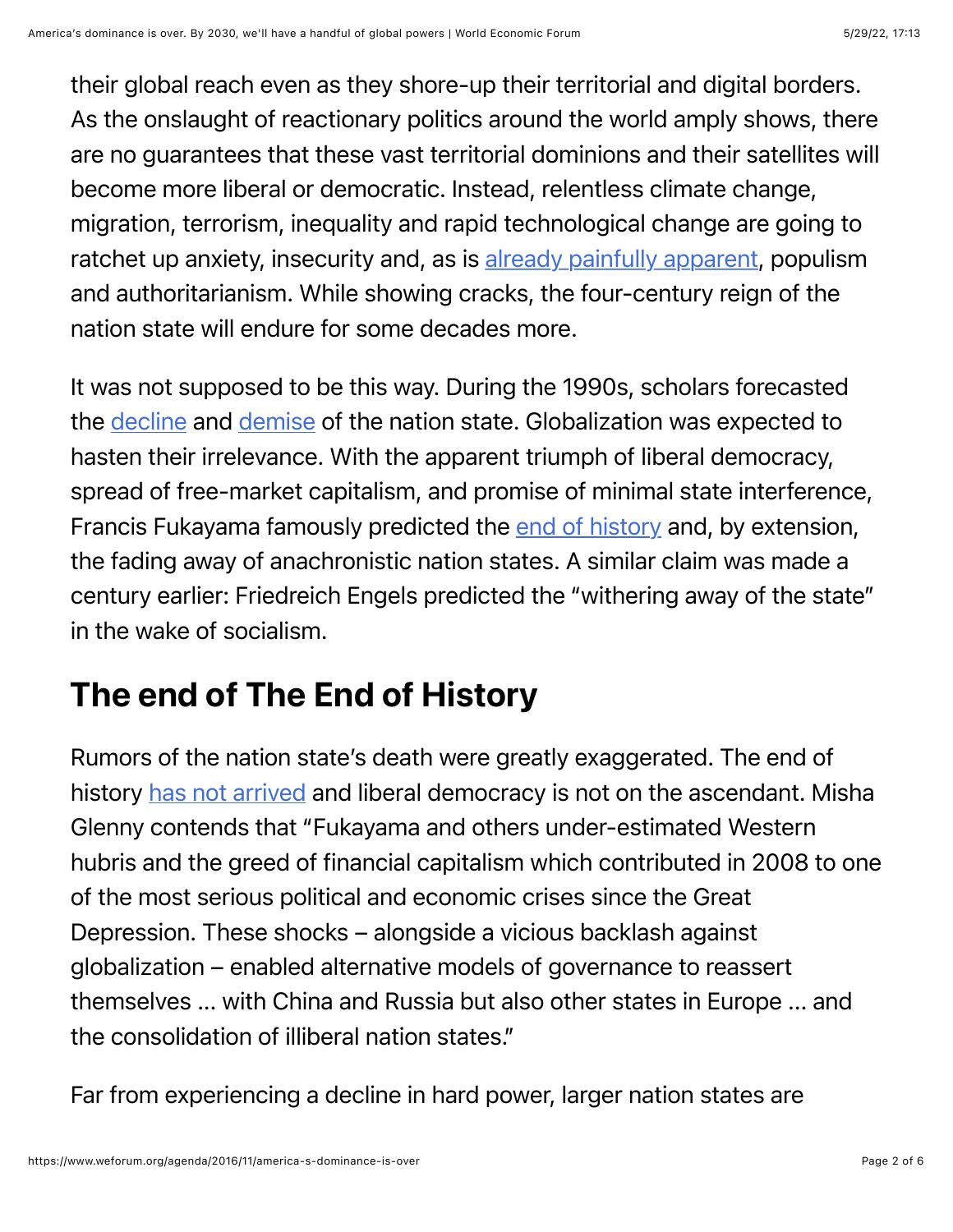steadily shoring-up their military capabilities. The [top ten spenders in 2015](https://en.wikipedia.org/wiki/List_of_countries_by_military_expenditures) included the U.S., China, Russia, India, Japan and Germany. Some of these countries - along with major purchasers such as Israel and Saudi Arabia - are clearly preparing for confrontations in the coming decade. They are not alone. Global defense expenditures have increased steadily since the late 1990s, topping \$1.6 trillion last year. These [trends are set to continue](http://books.sipri.org/files/FS/SIPRIFS1604.pdf) into the next decade.

These same nation states will continue dominating economically. Countries such as the U.S., China, Japan, Germany, India, and to a lesser extent Russia [registered among the largest G](http://databank.worldbank.org/data/download/GDP_PPP.pdf)[DPs in 201](http://databank.worldbank.org/data/download/GDP.pdf)[5. If adjusted for purchasing power](http://databank.worldbank.org/data/download/GDP_PPP.pdf) parity, China outstrips the U.S. and Russia also slides up the rankings. These countries are also likely to remain the top performers in 2030, alongside Brazil (if it gets its house in order), Canada, France, Italy, Mexico, Indonesia and others. Barring a spectacular collapse of global markets or catastrophic armed conflict (both of which are now [more plausible i](https://www.washingtonpost.com/opinions/global-opinions/why-is-trump-suddenly-talking-about-world-war-iii/2016/10/28/be44cc0e-9d24-11e6-a0ed-ab0774c1eaa5_story.html)n the wake of Donald Trump´s victory), they will continue laying the rails of international affairs.

Nation states are clearly not the only forms of political and economic [organization. They are already ceding sovereignty to alternate configurations](http://www.kpmg.com/Global/en/IssuesAndInsights/ArticlesPublications/future-state-government/Documents/future-state-2030-v3.pdf) of governance, power and influence. The fourth industrial revolution is hastening this shift. As Anne-Marie Slaughter explains, "nation states are the world of the chessboard, of traditional geopolitics ... [but the] web is the world of business, civic, and criminal networks that overlay and complicate the games statesmen play". In [her view](https://www.amazon.com/Chessboard-Web-Strategies-Connection-Networked/dp/0300215649), stateswomen must learn webcraft in order to mobilize and deploy non-governmental power just as statecraft does with government power.

Vast metropolitan regions are increasingly [rivaling nation states](http://ideas.ted.com/why-cities-rule-the-world/) in political and economic clout. Take the case of Mexico City which fields roughly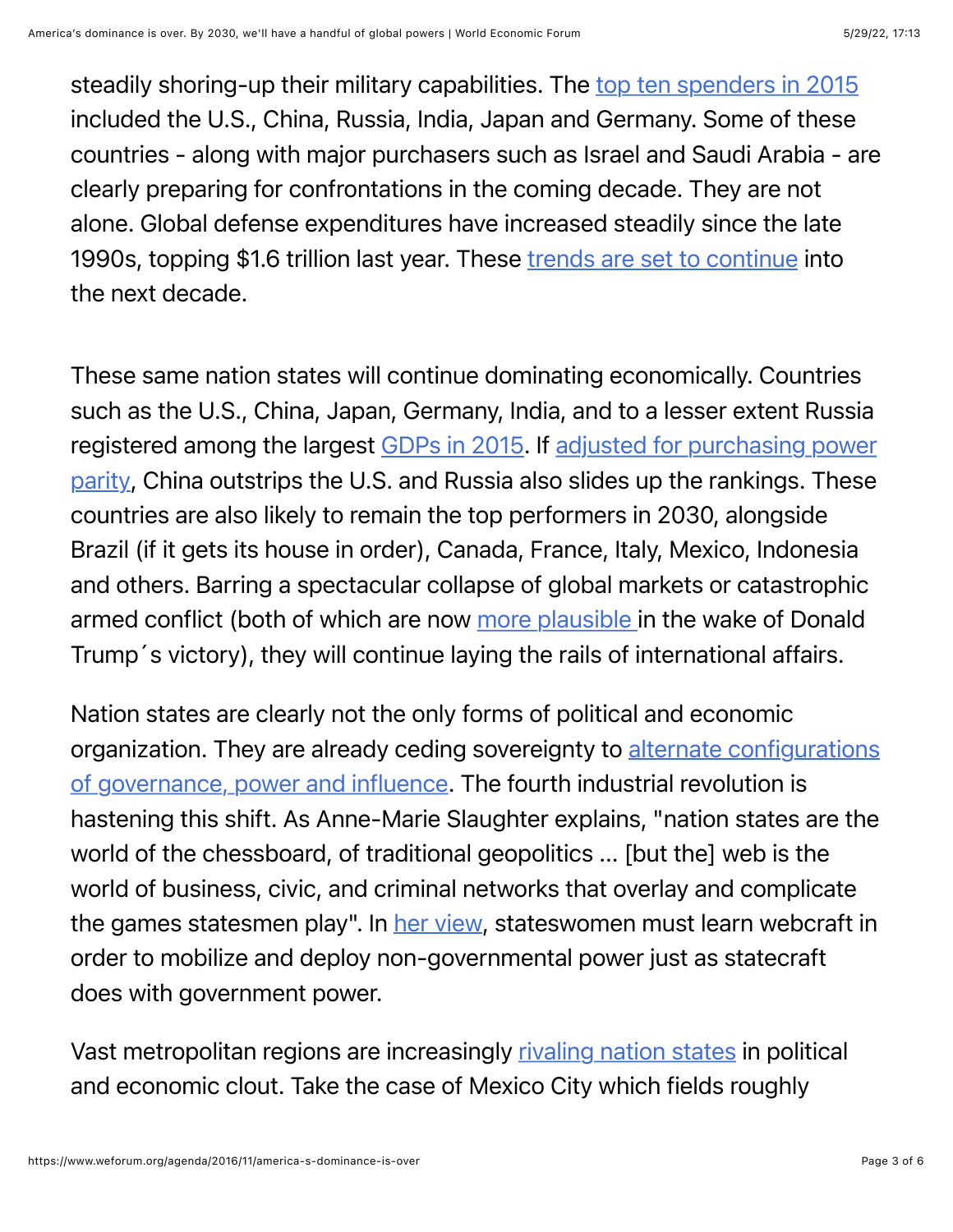100,000 police - a larger force than the national law enforcement departments of 115 countries. Or consider New York's annual budget of \$82 billion, bigger than the national budgets of 160 countries. Meanwhile the populations of mega-cities like Seoul and Tokyo are larger than those of most nation states. Many cities are [rapidly forging cross-border partnerships](http://ideas.ted.com/why-cities-rule-the-world/) and integrating transportation, telecommunications and energy-related infrastructure. And citi-zens are expressing novel forms of belonging - or city-ness - spanning the digital and physical realms and challenging traditional notions of national identity.

## Four threats to the nation state

Most nation states will endure in the coming decades. There are, however, a number of ways in which they will come under strain.

First, the redistribution of power among a handful of nation states is profoundly [disrupting](https://publicintelligence.net/global-trends-2030/) the global order. Established twentieth century powers such as the U.S. and EU are ceding importance and influence to fastergrowing China and India. Old alliances forged after the Second World War are giving way to new regional coalitions across Latin America, Asia and Africa. While these reconfigurations reflect regional political, economic and demographic shifts, they also increase the risk of volatility, including war. As [Parag Khana explains](http://www.nytimes.com/2013/10/15/opinion/the-end-of-the-nation-state.html?pagewanted=all&_r=0), "large, continental-sized nation states will continue seeking to control supply chains in energy and technology while smaller states will need to band together or suffer the consequences of irrelevance".

Second, the de-concentration of power away from nation states is giving rise to parallel layers of governance. Indeed, nation states themselves are busily establishing legal and physical enclaves to contract out core functions to private entities. There are already more than  $4,000$  registered special economic zones – ranging from free trade and export processing zones to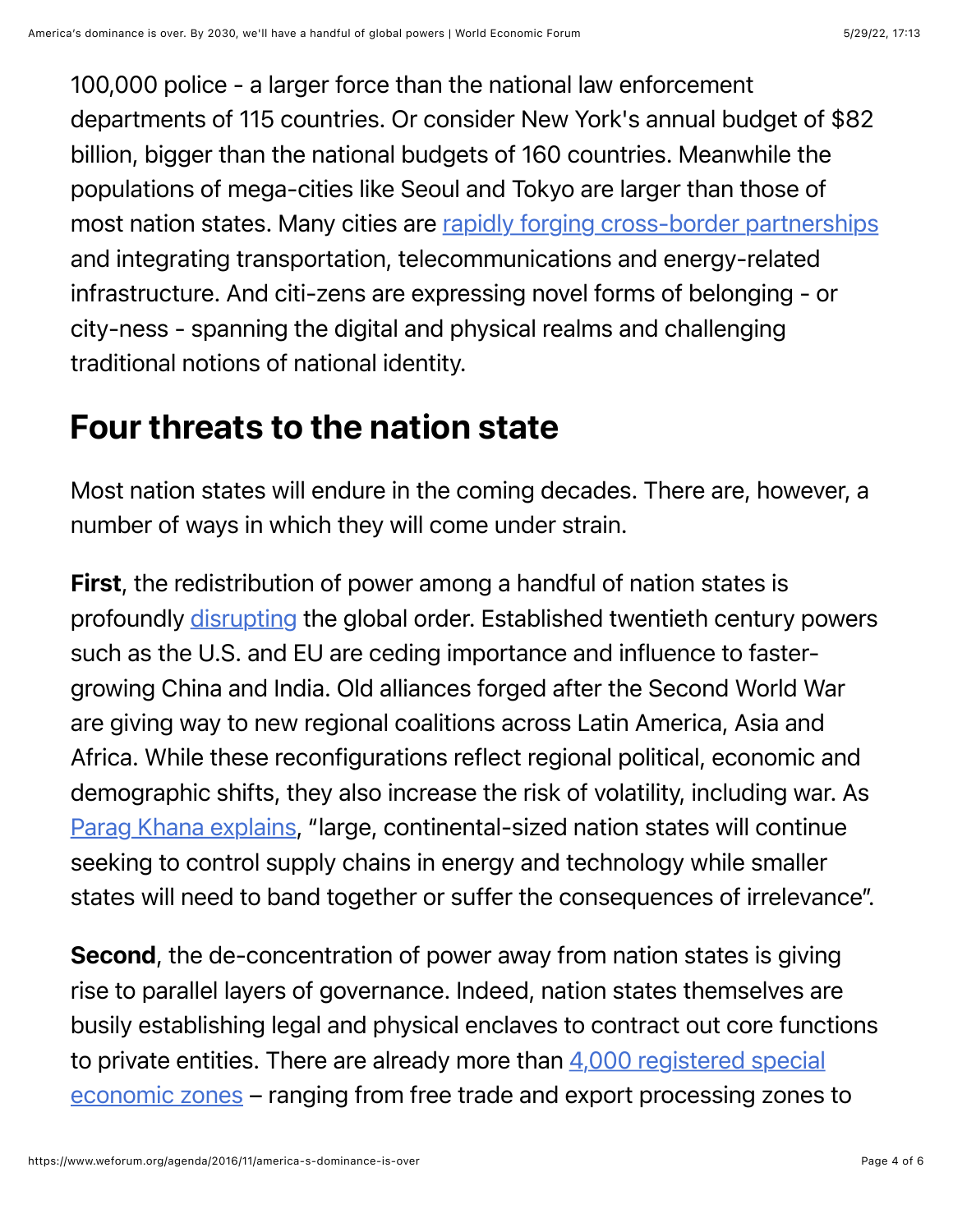free ports and innovation parks – spread out around the world. Many of the ones established in China, Malaysia, South Korea and the United Arab Emirates are considered to be relatively successful while others – especially zones rapidly set up in Africa and South Asia – have [fared more poorly.](http://www.economist.com/news/leaders/21647615-world-awash-free-trade-zones-and-their-offshoots-many-are-not-worth-effort-not) These para-states deliberately fuse public and private interests and test the purchase of state sovereignty.

Third, nation states and para-states will come under pressure from decentralized networks of non-state actors and coalitions, many of them enabled by information communications technologies. Large multinational companies are already heavily involved in shaping national policy. So are constellations of non-governmental organizations, unions, faith-based groups and others. Working constructively with, rather than against, these digitally empowered networks will be one of the key tests for nation states. The spread of new technologies offers up new ways of imagining deliberative democracy - but also tearing it down. Such is the Janus face of the [quantified society](https://www.opencanada.org/features/brace-for-the-quantified-society/): it offers extraordinary benefits and opportunities, but also risks ranging from the evisceration of low-skill jobs to terrifying new forms of warfare, terrorism and criminality.

Fourth, nation states are seeing power devolved to cities. The relentless [pace of urbanization is partly to blame. The number of large and medium](https://esa.un.org/unpd/wup/Publications/Files/WUP2014-Highlights.pdf)sized cities has increased tenfold since the 1950s. Today there are 29 megacities with 10 million residents or more. And there are another 163 cities with more than 3 million people and at least 538 with at last 1 million inhabitants. Cities are no longer just norm-takers, they are norm-makers. A new generation of mayors and literally hundreds of city coalitions is emerging, busily ensuring that our urban future is embedded in international relations. Not surprisingly, the [geography of power is also shifting](https://www.devex.com/news/how-cities-are-rewiring-international-affairs-88517) with cities increasingly competing with each other and nation states, including over water, food and energy.